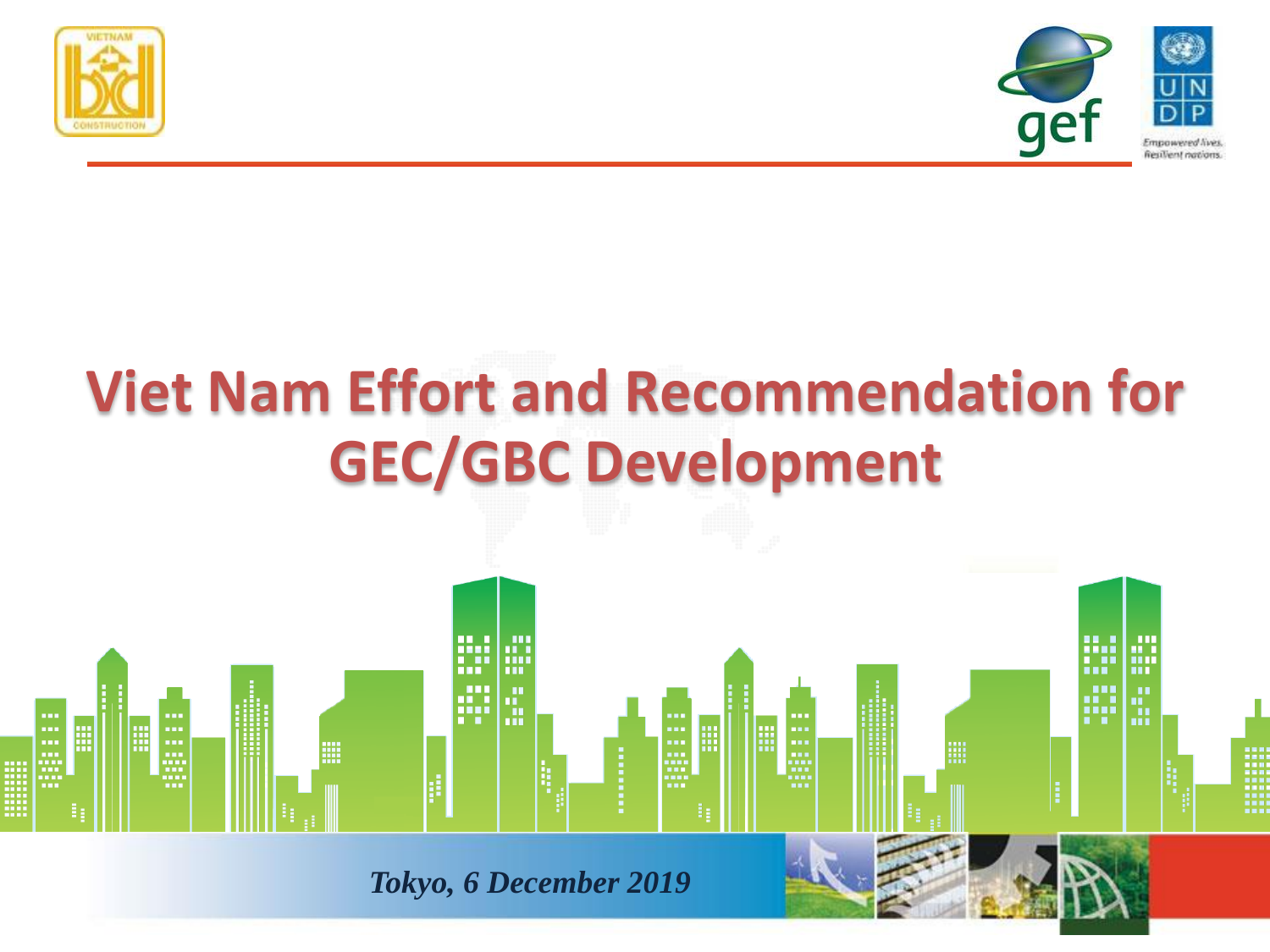

# **To promote GBC development in Viet Nam**



- Green building (GB) is voluntary in Viet Nam  $\Rightarrow$  The Government require all state/public buildings to implement GB. GB need to be compulsory.
- To prepare the Standards/Code and Guidelines of GB for each categories of buildings. **So we need to interpret Japanese guidelines of EE into Vietnamese version**.
- To find the way for Asean financial support for GB (for ASEAN).
- To carry out more reseaches for suit Asean context from Japanese experiences of EE/GB (solutions, cost,…).
- To exchange experiences in Asean coutries and Japan.

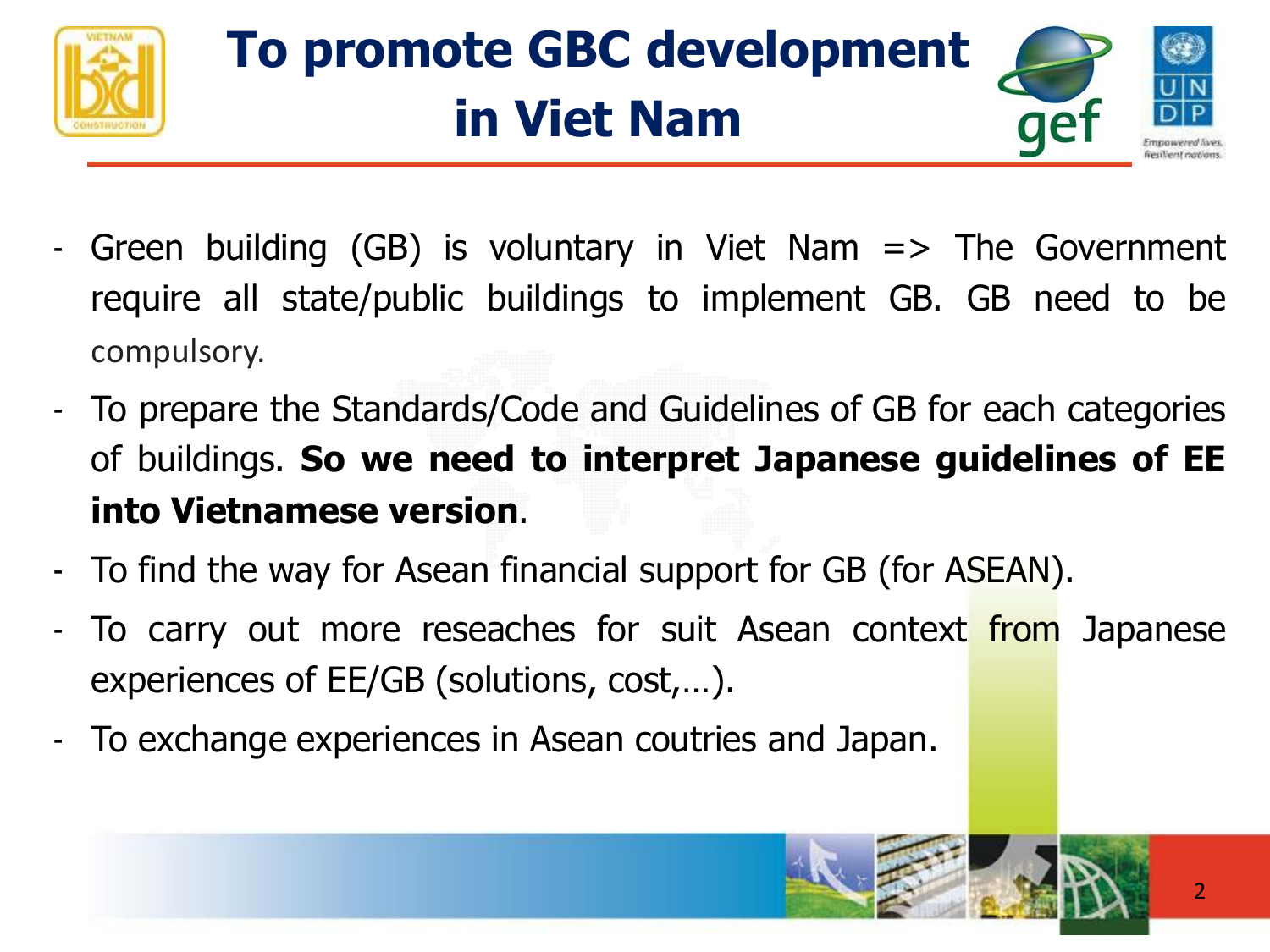

# **To promote BEC in Viet Nam**



- To revise the Decree No. 21/2011/ND-CP detailing/guiding the Law on Energy Efficiency and Conservation.
- To implement the National Energy Efficiency Programme for the period of 2019 - 2030 (at PM Decision 280/QĐ-TTg dated March 11, 2019).

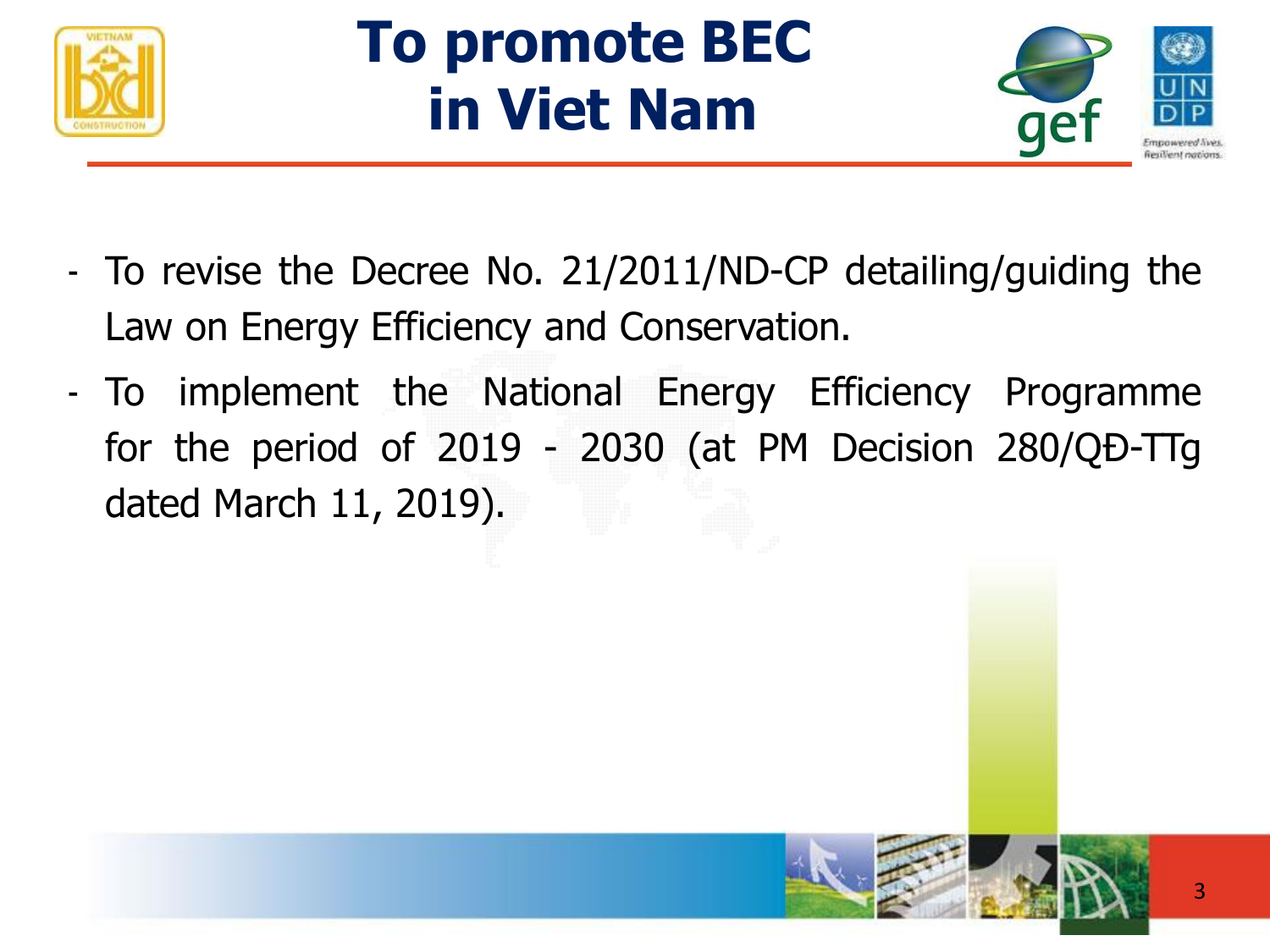

**Project on Energy Efficiency Improvement in Commercial and High-Rise Residential Buildings in Viet Nam (EECB)**



- **Implementation Duration:** March 2016 March 2020 (to be extended to March 2021)
- **Examplementation Partner:** Viet Nam Ministry of Construction
- **Implementation Entity:** Department of Science, Technologies and Environment, MOC
- **Financing Partner:** United Nations Development Programme (UNDP)/ Global Environment Facilities (GEF)
- **Total Resources required:** US\$ 24,696,550.
	- **GEF: US\$3,198,000;**
	- **•** Parallel: US\$ 16,728,550 (UNDP: US\$150,000 and Private Sector: US\$16,578,550);
	- In-kind Contributions: US\$ 4,770,000



- **Long-termed Objective**: To reduce intensity of GHG emissions from the building sector in Viet Nam.
- **Direct Objective**: To improve the energy utilization performance of commercial and high-rise residential buildings.





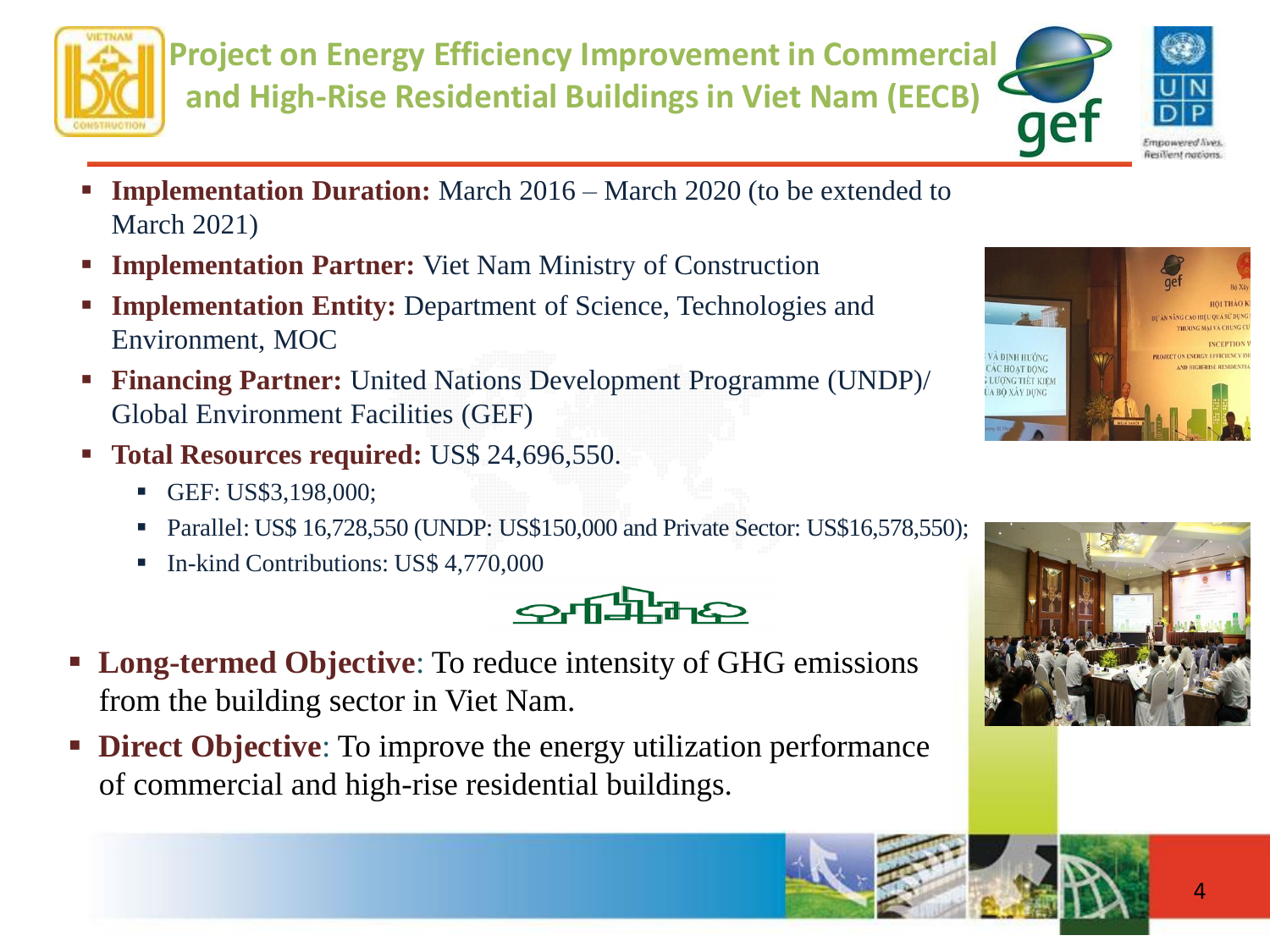





### **Approach:**

- ➢ *Remove the barriers to achieve competent compliance with the revised BEC (QCVN 09:2013/BXD);*
- ➢ *Apply systematic and practical technology measures to achieve EE at commercial and high-rise buildings in Viet Nam.*

### **Components:**

- **Component 1:** Improvement and Enforcement of BEC;
- **Component 2**: Building Market Development Support Initiatives
- **Component 3**: Building EE technology applications and replications
	- **Demonstration Projects**: 16 EE commercial and high-rise buildings

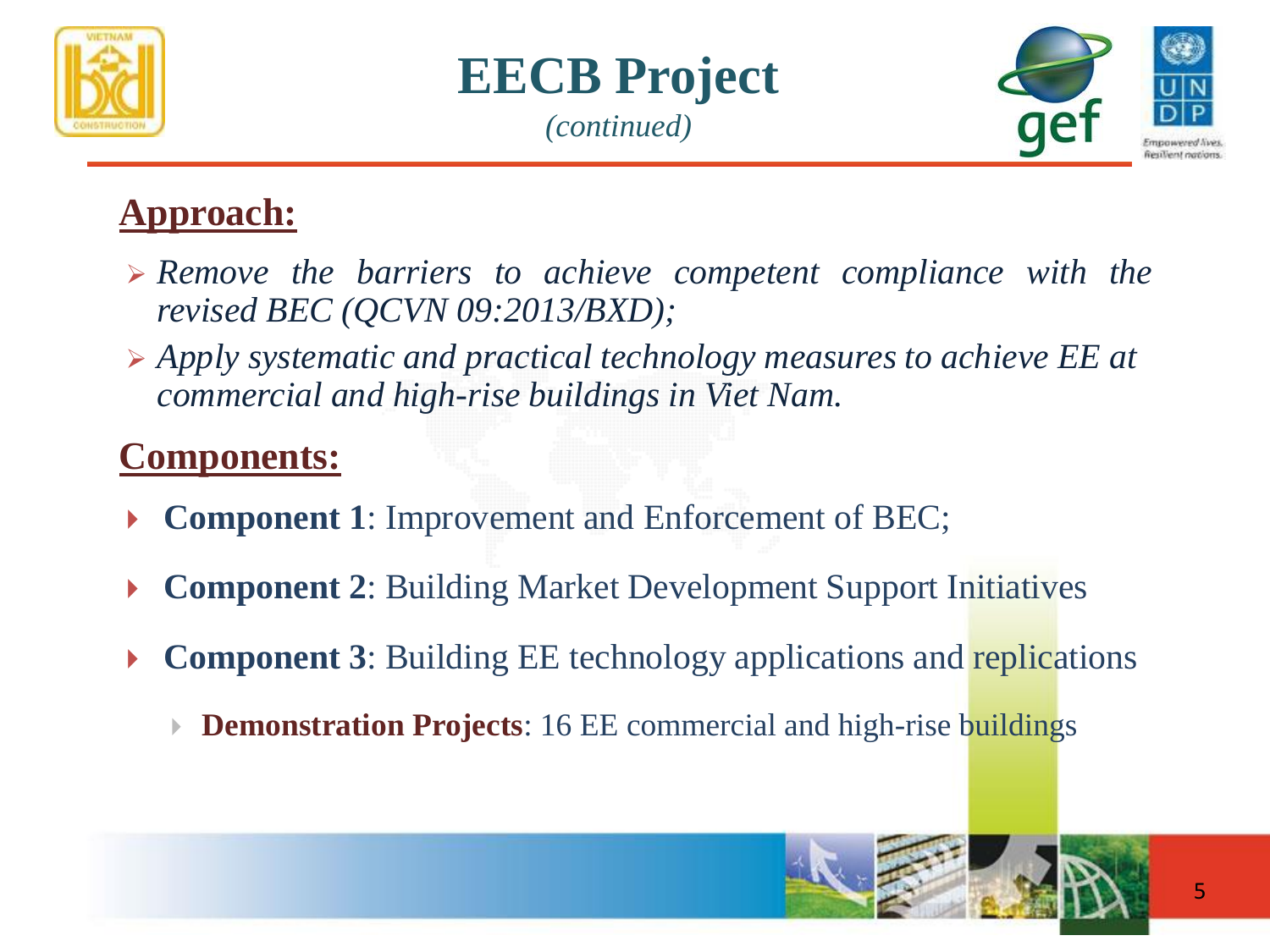

### **COMPONENT 1**



#### **Improvement and Enforcement of Building Energy Code QCVN 09**

**Expected Results**: capacities of related entities will be strengthened through improved policy support mechanisms, standards, and guidelines regarding enforcement of BEC in Viet Nam.

#### **Main Activities**

- ➢ Development of computerized compliance toolkits (software and web tools) and guidelines;
- ➢ Development of standards and database for construction materials and EE appliances and equipment;
- $\triangleright$  Preparation of technical studies to implement an enhanced version of the revised BEC;
- $\triangleright$  Development of Monitoring and Verification (M&V) scheme;
- ➢ Conduct of Specific Energy Consumption (SEC) studies and development of SEC database;
- $\triangleright$  Development of a comparative energy certification/labeling scheme.

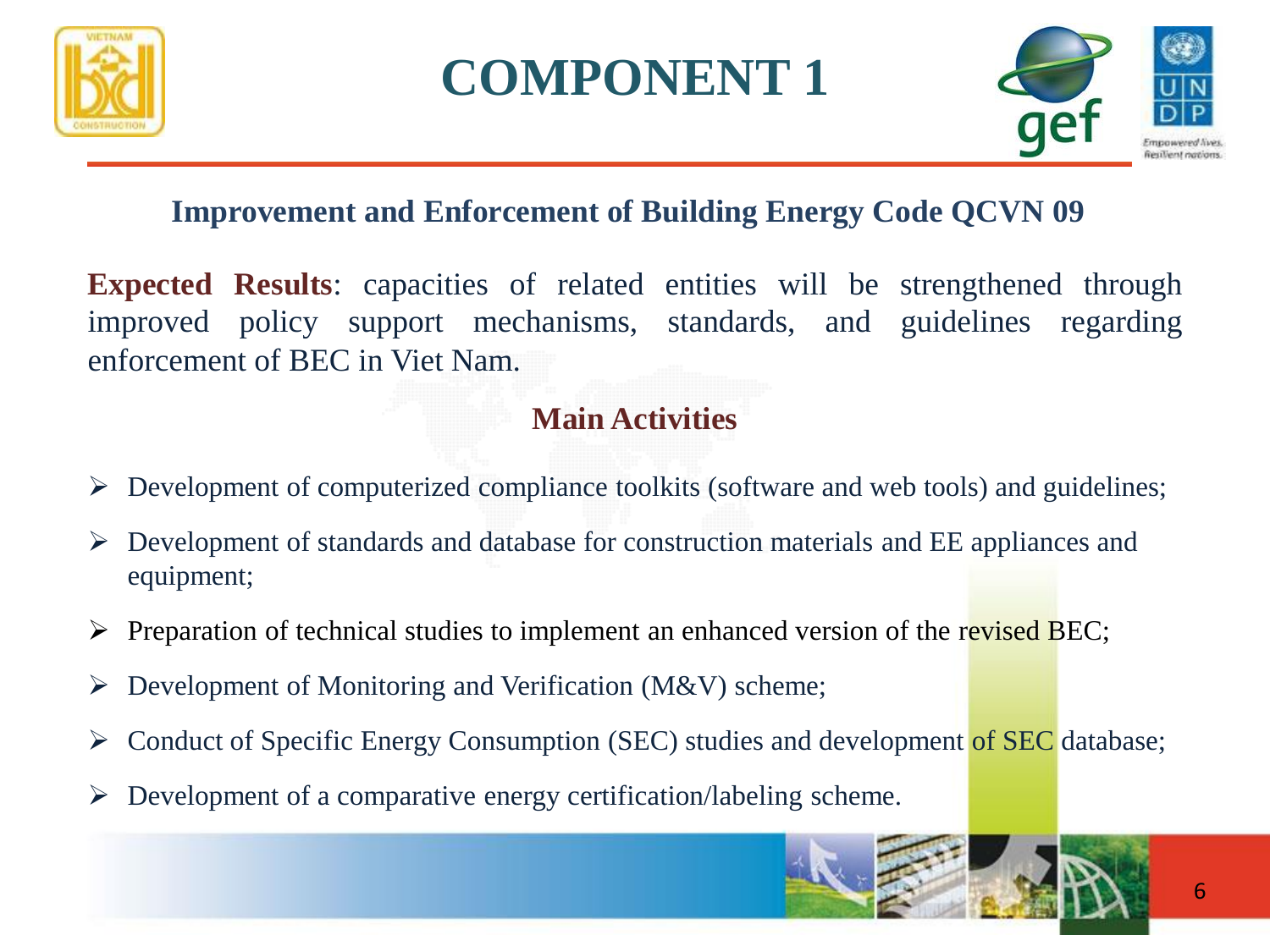





#### **Building Market Development Support Initiatives**

**Expected Result:** enhance the capacity of the building sector stakeholders to design, finance and implement EE measures;

#### **Main Activities**

- ➢ Development of a suitable financial support mechanism together with toolkits for economic evaluations;
- ➢ Establishment of Centers for Energy Efficiency in Buildings (CEEBs).
- $\triangleright$  Capacity building and training programs to be delivered to beneficiaries. For exemple: ESCOs, energy service providers, etc.
- An energy consumption survey at 100 commercial and high-rise residential buildings.

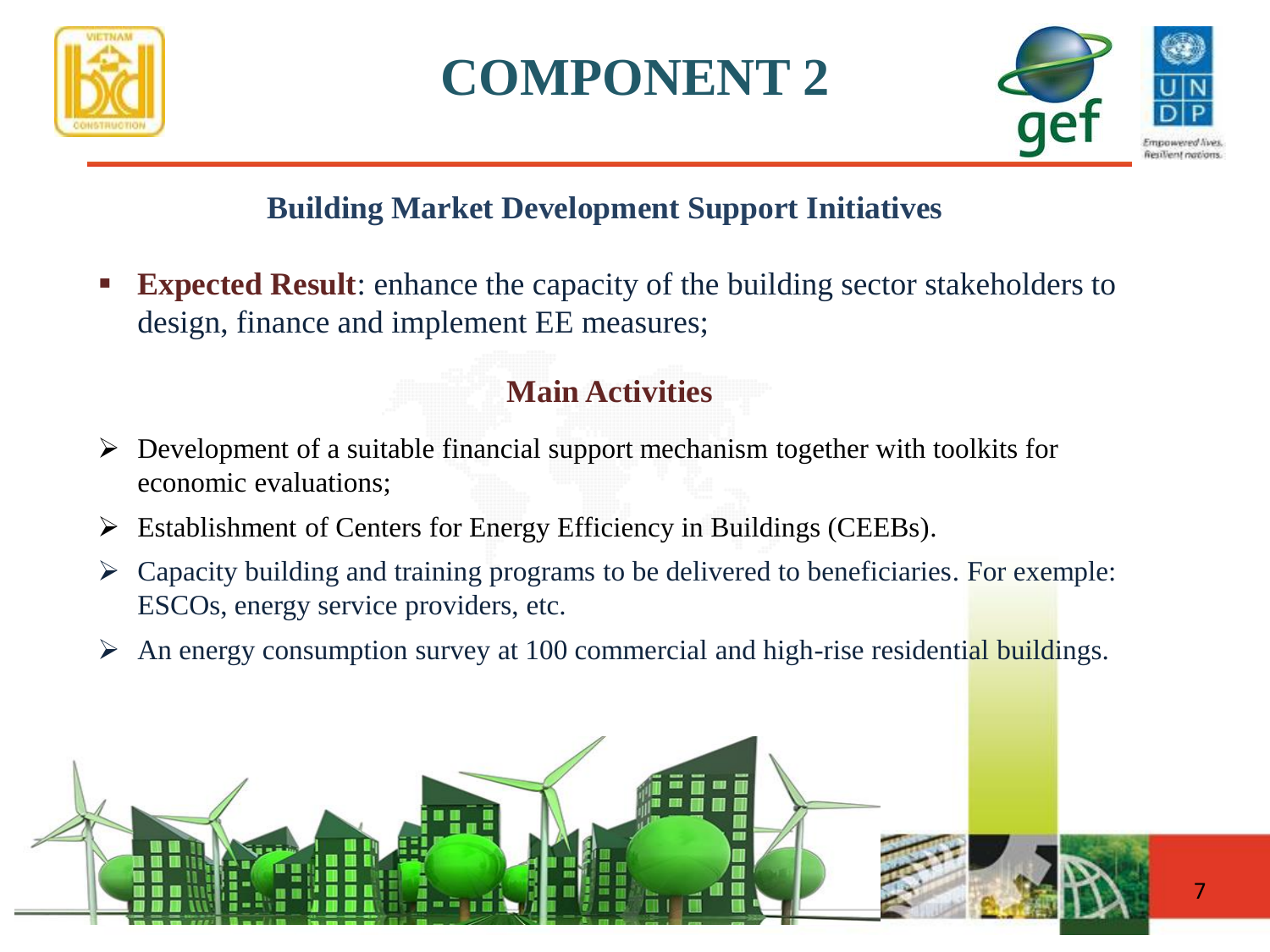

## **COMPONENT 3**



#### **Building EE technology applications and replications**

**Expected Result:** enhancement of energy efficiency performance in both new construction and the retrofit/refurbishment in 16 buildings in Hanoi and Ho Chi Minh areas.

#### **Main Activities**

- ➢ Five-year energy conservation plans for 16 selected buildings;
- ➢ Demonstrated design, application and operation of EE equipment, building materials and building energy monitoring and management/control systems.



❖ **Key Activity:**  Demonstration Buildings

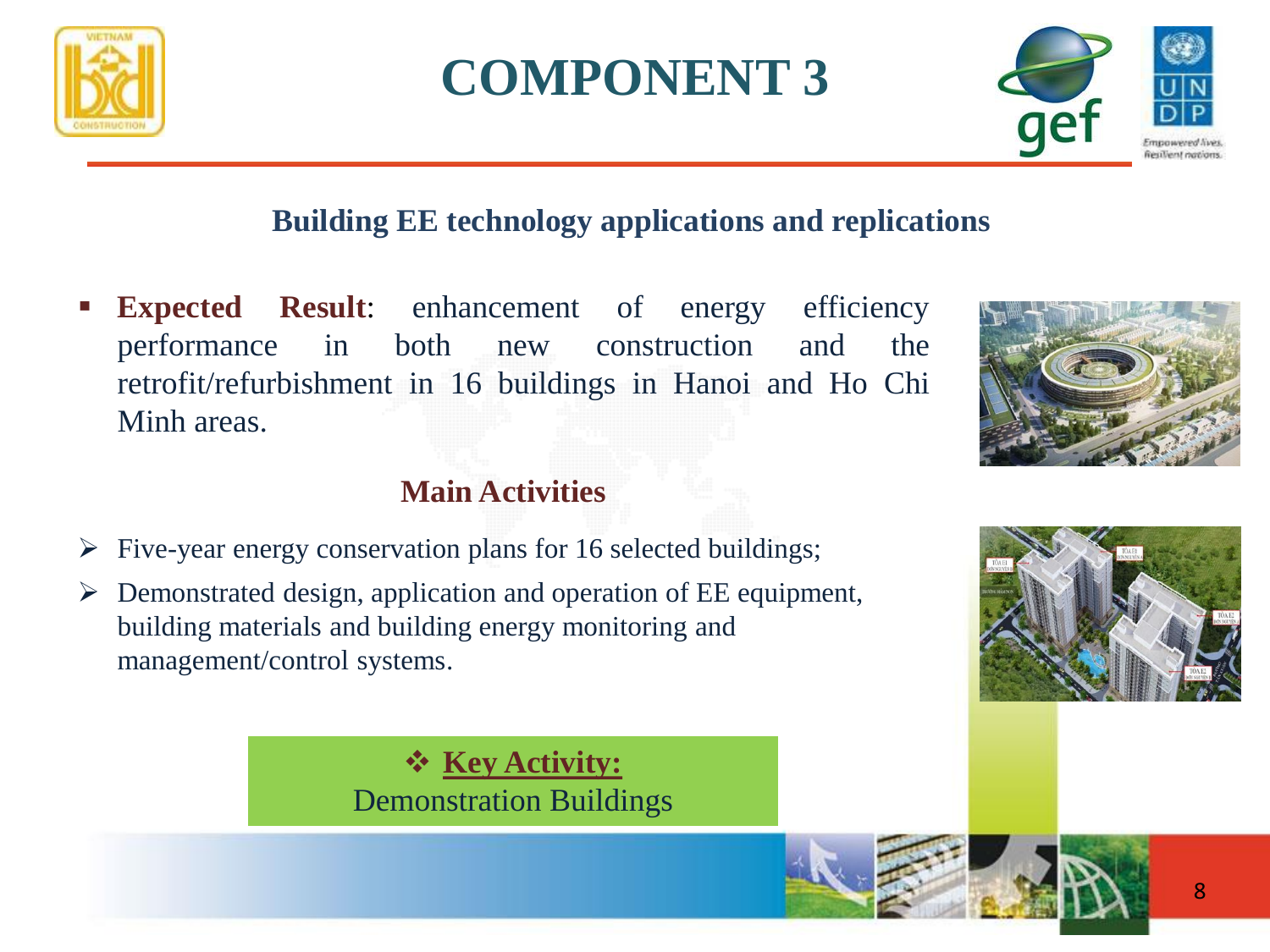

## **KEY RESULTS**



- ➢ Publish database of EE building materials and end-use equipment on website;
- ➢ 05 national standards on EE building materials under development;
- $\triangleright$  An energy consumption survey at 165 commercial and high-rise residential buildings to help define Specific Energy Consumption Profiles (SEC) and energy benchmarks for 05 categories of buildings;
- ➢ Drafted Monitoring and Verification (M&V) scheme, Specific Energy Consumption Profiles (SEC) and energy benchmarks, energy certification/labeling scheme.
- ➢ Capacity building and training programs delivered to construction practioners at 63 provinces;
- $\triangleright$  Technical support on EE in buildings for 08 new and 12 existing buildings; Etc.

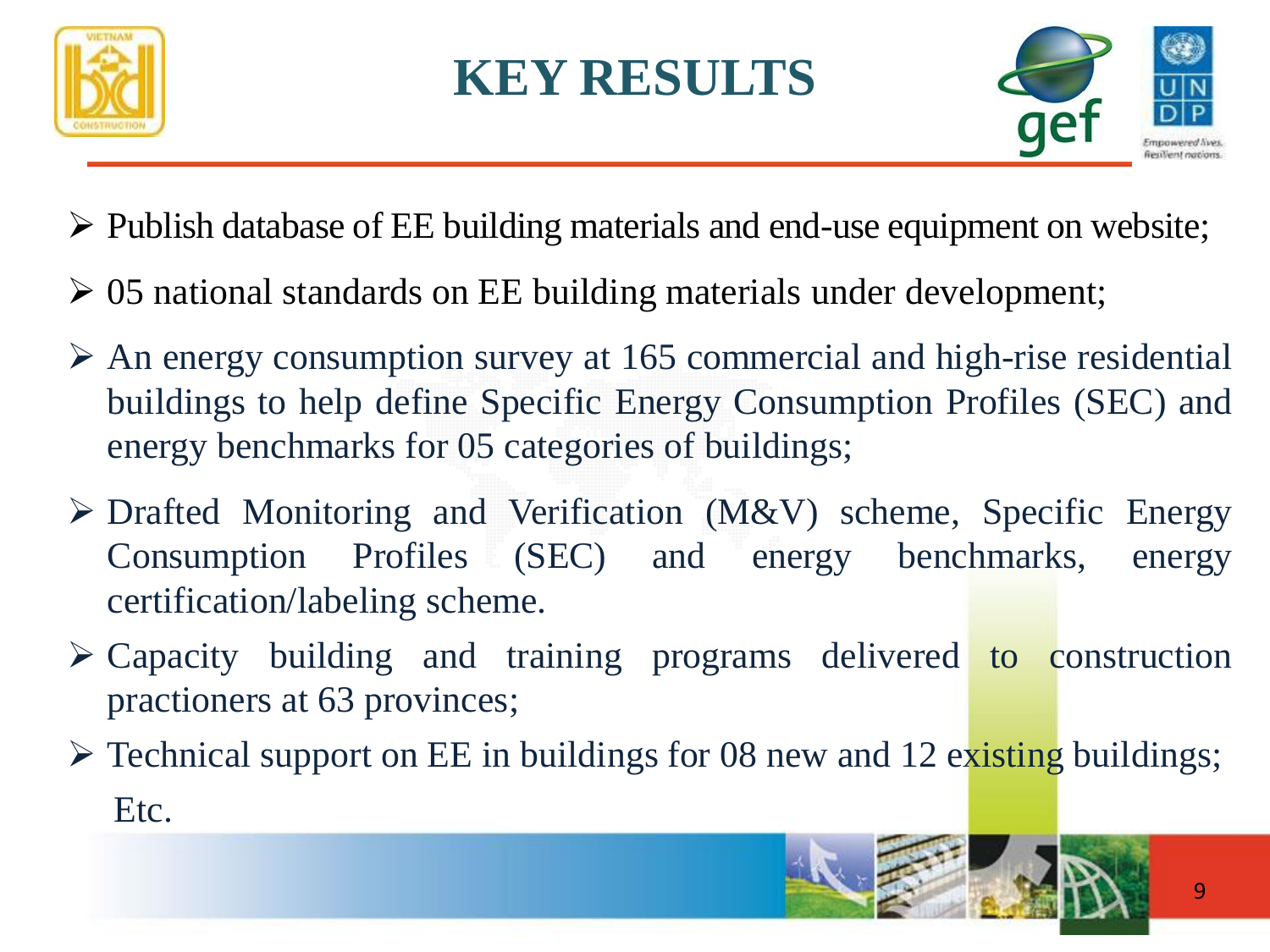

**Demonstration buildings**  8 new buildings and 12 retrofit buildings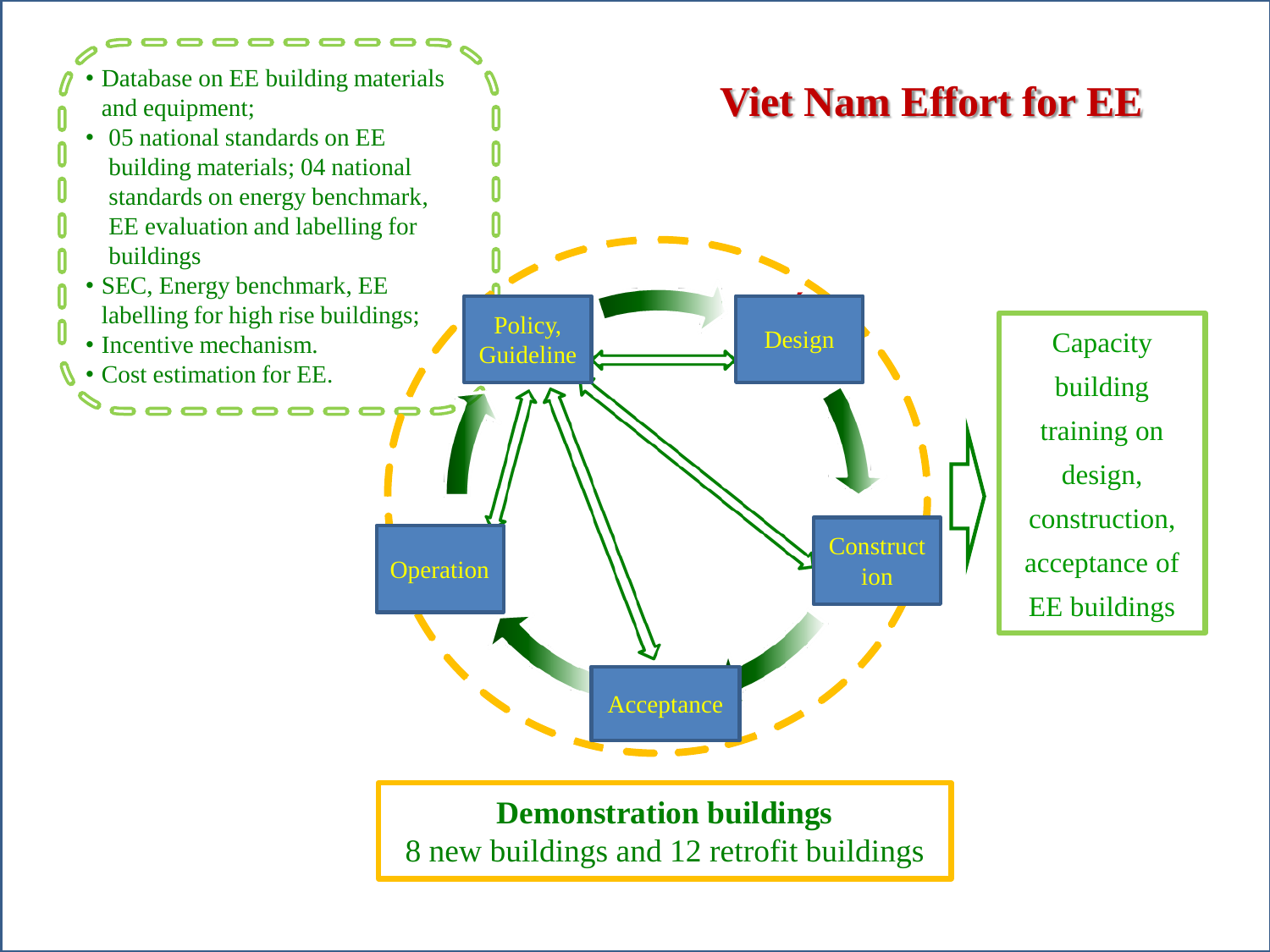



- 1. The **conmunity concern/awareness** (Governments, practitioners, citizens) of EE is low. The Energy Efficiency in buildings are less prioritized than other fields such as: Poverty reduction, Natural disasters, Development (High level); Technology, safety, cost, income, etc. (Sectoral level). => To change their thinking of EE.
- 2. Lack of EE knowledge from state management (From central to local authorities) to consultants and building owners  $\Rightarrow$  To improve the **capacity building**.
- 3. Constraints in finding national experts with special experience in energy efficient buildings, especially in ESCO services.
- 4. Lack of bubget/subsidy for EE; and low cost of energy  $\Rightarrow$  To find the finance support/loan with low interest rate.

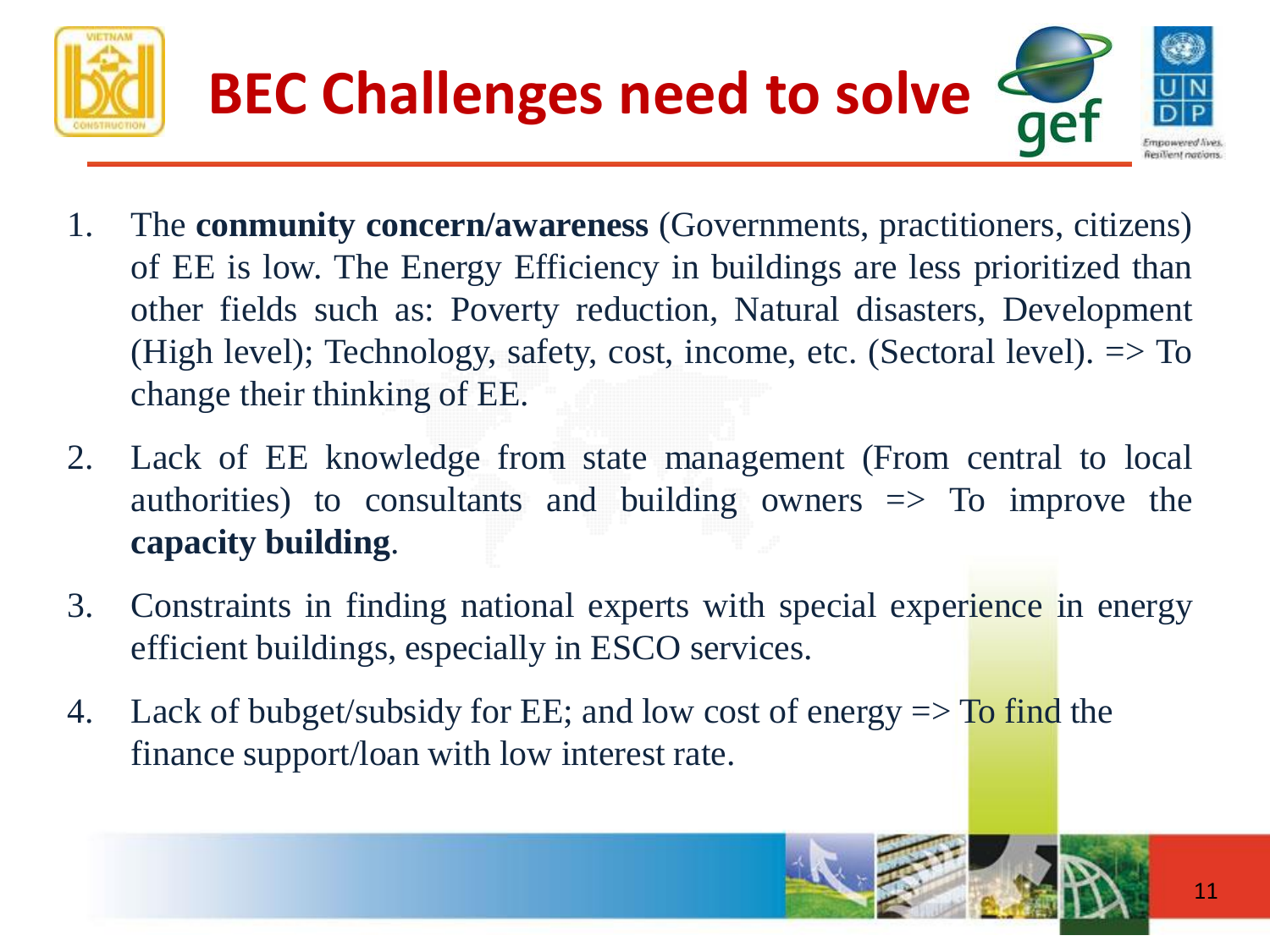



- **5. To re-organise the national energy award in Viet Nam based AEA (including ZEB concept)**.
- 6. Many new fields that the EECB project attempts to introduce (for examples, studies of specific energy consumption profiles and energy benchmarks, ESCO, labeling, incentive,…) are lack of reference information.
- 7. International inputs (ASEAN, JAPAN,…) are very valuable for Viet Nam,
- 8. Better cooperation among regional/international organizations for a consistent and long-termed support to Viet Nam so that achievements can be maintained sustainably.